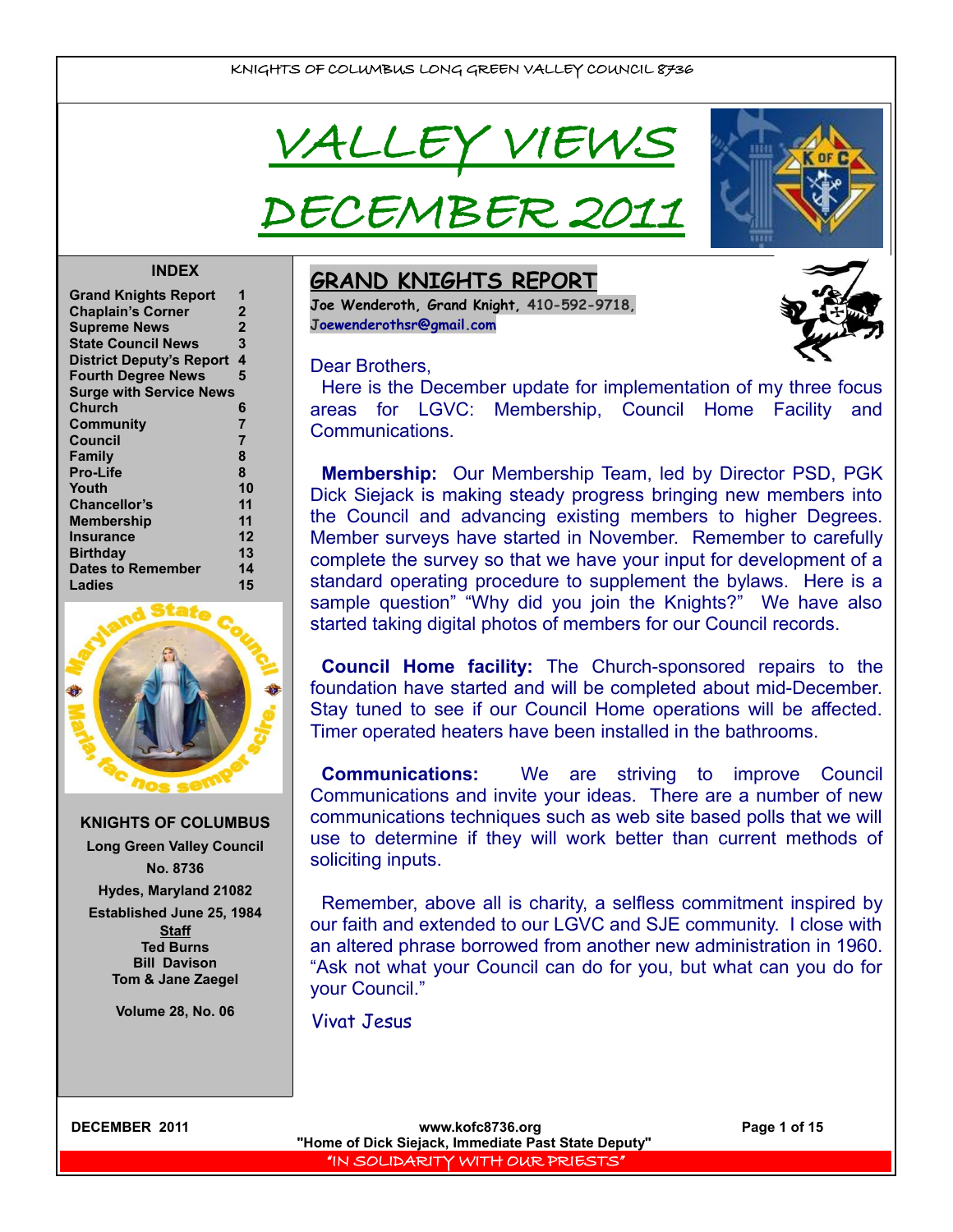

# **CHAPLAIN'S CORNER**

**Msgr. Richard E Cramblitt**

I was reading some of the odd and ends in the news recently. You know the kind of thing: man bites dog, etc. It struck me that there are all sorts of very odd thing that go on in the world around us. As a man of faith one of the oddest things I see is not the bizarre little stories that crop up in the news but the blindness of so many among us in the world to the legitimacy and place of faith in our culture. In a day and age when humanity is crying out for a deeper meaning to life than the mere material and physical, how can it be that the effort to block the expressions of faith in the public forum has such momentum? How can it be that so many simply close the door to faith at all?

One of the most important functions of the Knights of Columbus is to witness to the reality of God. The Knights and the Knight's Ladies do so much good in the world. But so do many others, even atheists, who act out of simple human compassion. The Knights are called to witness to more than compassion. We are called to witness to the truth of God, and to our own faith that Jesus is the Son of God. We are called to clearly and unambiguously be men and women of faith in the revelation given in the person of Jesus. All the good that we attempt to do flows from that conviction of faith.

In Advent and in the Christmas season I urge you not to be overwhelmed by the secular "holiday spirit", but to allow yourself to be renewed in the truth of Christ. If your faith in Jesus is at the center of your heart, all the joyful celebrations of this time of year will have a right and true perspective.

Merry Christmas to all my brother Knights and to the Ladies and to your families! May your holidays be blessed.

# **SUPREME COUNCIL NEWS**

**In Service to One, in Service to All** 

## **SECOND RESPONDERS PROGRAM**

On Nov. 18, Capt. Alfredo Fuentes, FDNY (Ret.) addressed the state deputies about the Order's new Second Responders Program, which was announced at the Supreme Convention held in Denver last August. As consultant to the supreme knight for disaster relief, Fuentes is developing the program that will help K of C councils to effectively support their communities when faced with a disaster, whether natural or manmade.

"Disasters can only be responded to with a team effort," Fuentes said. "You are so critical for the success of this program. You will all have a part in its development."

Fuentes explained that there are already plans underway to survey members and create a database of volunteer capabilities, including identification of supplies, facilities, personal skills and experience.

The program will first be launched in the United States, and then expand to other jurisdictions. The Supreme Council will soon accept applications for a disaster response coordinator for each state, and is developing a disaster response training program with the help the University of Connecticut.

In addition to providing a critical service to communities, the Second Responders Program has the

| <b>DECEMBER 2011</b><br>www.kofc8736.org<br>"Home of Dick Siejack, Immediate Past State Deputy" |                                      | Page 2 of 15 |
|-------------------------------------------------------------------------------------------------|--------------------------------------|--------------|
|                                                                                                 | I "IN SOLIDARITY WITH OUR PRIESTS" I |              |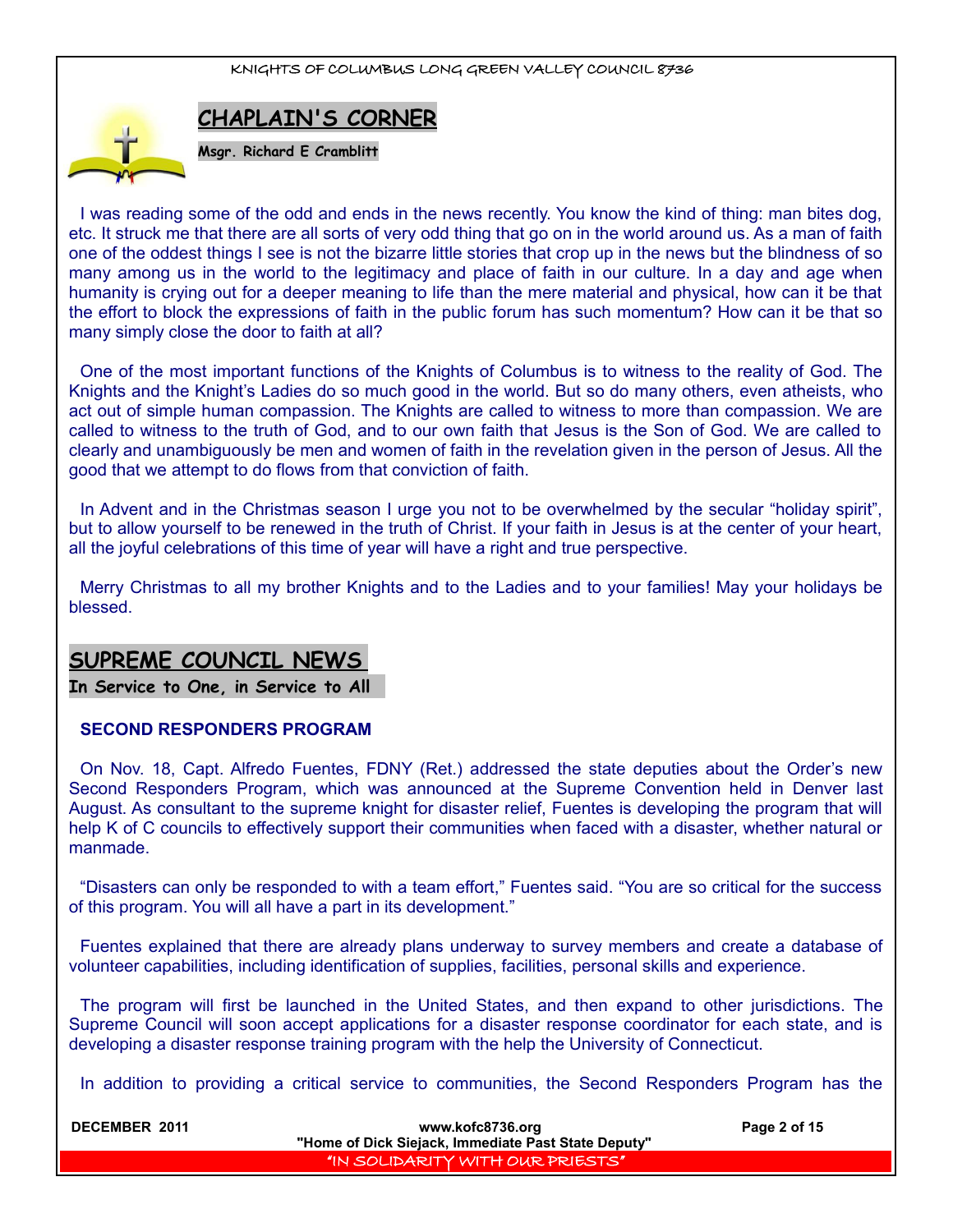potential to attract new members, Fuentes said. "Individuals wanting to leave a mark," he said, "will be drawn to the Order's emphasis on action and charity."



# **STATE NEWS**

The Maryland State Council is honoring individuals who have made significant contributions to Catholic education and to the community at large. Nearly every local council will have one or more members or close associates who serves in one of these professions. They all are deserving of our support and recognition, but each year some

stand out above the rest. We are sure that you know someone who should be nominated.

The Grand Knight should appoint one more chairman for these programs. Appoint a nomination committee and a panel of independent judges. Then select a council honoree in each category. Make the presentation at an awards ceremony at a council meeting or social gathering or at any other appropriate venue such as the honoree's school or work location. Invite the recipient's family and friends to the presentation. In addition to a certificate, present a plaque or another appropriate award. Be sure to inform your local news media. Finally, submit the resumes of the council honorees to the State Council chairman on a timely basis.

The State Council Awards in each category will be presented at the annual Founder's Day Mass and Reception to individuals selected from entries received from local councils.

Experience has shown that your local service organizations are eager to participate, so that finding nominees and getting the nomination forms completed is very easy. However, remember that you will be dealing with some very busy people, so it may take some time. Please start as early as possible.

The **Citizen of the Year Award** is based on outstanding religious or civic contributions at the local, state or national level. You can find candidates by using many sources within your local community. Look for someone providing exemplary service to youth, to the homeless, to their church, or to pro-life causes. There are no restrictions of the type of service; the key is simply *service.* To qualify for Citizen of the Year Award the nominee must be a resident of the State of Maryland.

The **Catholic Teacher of the Year Award** is given to a Catholic teacher who has demonstrated exceptional ability and service to the education of our youth. Contact your school principal or the head of your parish CCD for possible candidates.

The **Police Officer, Firefighter and EMT of the Year Awards** go to outstanding individuals in each of these professions. Knights of Columbus Councils throughout the jurisdiction have been recognizing public safety personnel for their outstanding service and dedication for many years. It makes no difference whether these individuals are paid employees or volunteers; in many instances, these men and women risk their own lives to protect the citizens and the property of those they serve. Isn't it time to give something back to these brave and courageous public servants? Invite your local police and fire hierarchy to nominate members of their organization who have demonstrated exceptional service to the community. Establish a working relationship with local public safety departments and make them aware of your support and your gratitude for the services they render.

Please include a narrative describing the contributions of your nominee and explaining why your Council feels that this individual should receive recognition by the Maryland State Council. Include a biography of your nominee. Your narrative cannot exceed four (4) pages using a font no smaller than that displayed here

| <b>DECEMBER 2011</b> | www.kofc8736.org<br>"Home of Dick Siejack, Immediate Past State Deputy" | Page 3 of 15 |
|----------------------|-------------------------------------------------------------------------|--------------|
|                      | I "IN SOLIDARITY WITH OUR PRIESTS" !                                    |              |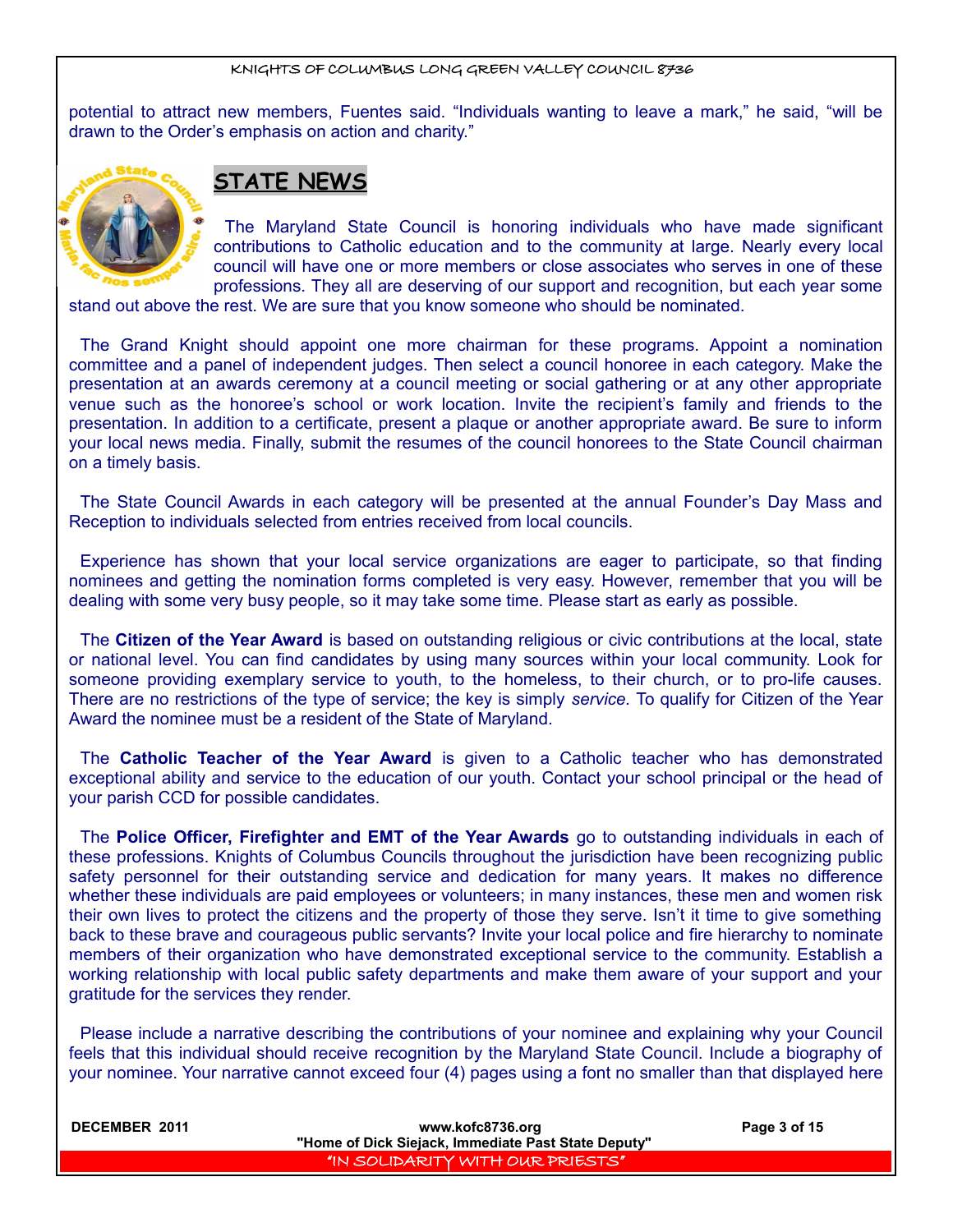(Times New Roman 12). Submit this form, your narrative, and any photos, newspaper clippings or other supporting information. Your submission must be postmarked no later than **February 24, 2012**.

Nomination packages should be sent to: Jim Brown

 9318 Lawson Lane Laurel, MD 20723

If you have any questions please call me at 301-604-5178 or e-mail me at [jwb122@hotmail.com](mailto:jwb122@hotmail.com)

# **DISTRICT DEPUTY REPORT**

**Jim Cross, PGK, 410-893-1266, James.cross@comcast.net**

| Every Council a Star Council (numbers as of 11/23/2011) |            |                |                 |                 |
|---------------------------------------------------------|------------|----------------|-----------------|-----------------|
| Council<br>#                                            | <b>New</b> | <b>Dropped</b> | <b>Net</b>      | Net Insurance   |
| /Goals                                                  | Members    | <b>Members</b> | Membership      | <b>Increase</b> |
|                                                         |            |                | <b>Increase</b> |                 |
| 8736 / 13-5                                             | 9          |                |                 |                 |
| $9815 / 8 - 3$                                          |            |                |                 |                 |
| 10100 / 8-3                                             |            | 6              | -6              | -3              |
| 11372 / 17-6                                            | 8          |                |                 |                 |
| <b>District Total</b>                                   | 8          |                |                 |                 |

Every Council a Star Council (numbers as of 11/23/2011)

Star District Goals 32 New Members; 12 Insurance Members

 Each council in District 4 is very active in its parish. This is commendable. Social activities like Raven Bull roasts or Tailgate Parties, Bingo and Turkey Shoots bring the parishioners together and raise funds for the parish and council. Membership gains often result and several councils are making progress this year.

Long Green sent 5 soccer winners to the State Soccer Shoot-out and Gabrielle Brady won First Place in the 9-10 Girls bracket. Please turn your "Keep Christ in Christmas" Poster Contest winners in to the State by December 5. Start working on Basketball Free Throw plans and submissions for Teacher, Police, Firemen of the Year. Second Quarter Activities need to be done by December 31 and the Reports turned in to the State by January 15. Get them done a little early and have your Grand Knight turn them in at the Midterm meeting on Saturday, January 7, 2012.

Have a Blessed Christmas and a Happy New Year.

A few key dates to remember: First Degree at Fr Wolfe Council on Dec 19. Second Degree at Fr. Wolfe on Feb 29, 2012. Third Degree at Cardinal Gibbons Mar 16, 2012. Midterm Meeting for GK & DGK on Sat., Jan 7, 2012. March for Life in Washington DC on Monday, Jan 23, 2012. State Convention May 4-6, 2012.

Vivat Jesus! Jim Cross, District Deputy #4

**DECEMBER 2011 WWW.kofc8736.org Page 4 of 15 "Home of Dick Siejack, Immediate Past State Deputy"**  "IN SOLIDARITY WITH OUR PRIESTS"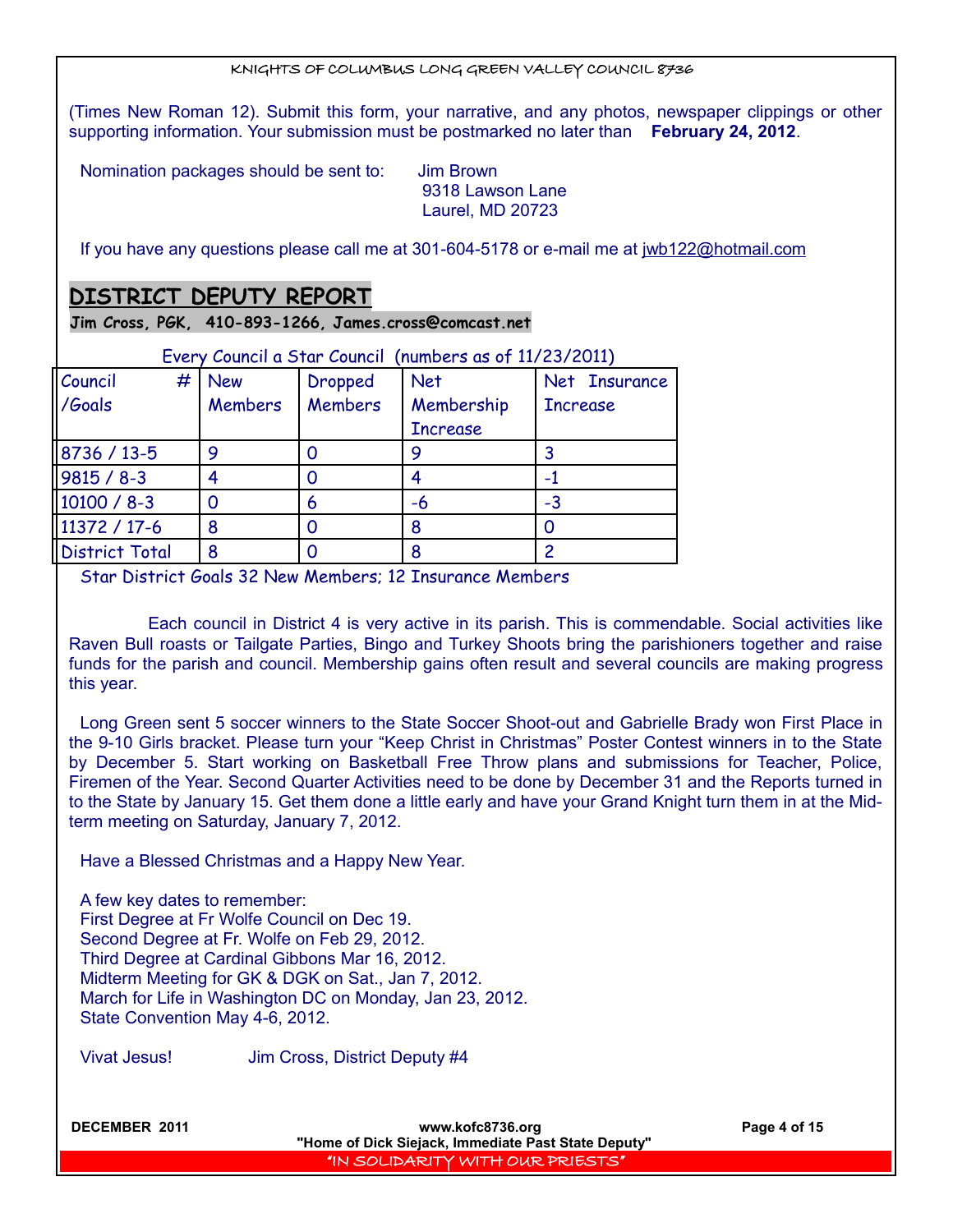

# **FOURTH DEGREE NEWS Archbishop John Carroll Assembly 2378**

Greetings, Sir Knights,

First of all, I wish to express my deep and profound gratitude to all of you who have expressed support and concern during these past couple of months. Hopefully, I am on the mend and will be with you soon. I feel a bit out of it, not attending the past couple of events, but, folks have advised me that the Memorial Mass went very well and the crab feast in September also was a success, as well as the October Fest in October. Coming up is the Assembly Christmas Party which will take the place of our regular December meeting at Long Green Valley Council starting at 8:00PM. Our ladies are invited of course and we hope to see many of you there. God will in' and the creek don't rise, I

should be there as well. The  $4<sup>th</sup>$  Degree exemplification is not that far away, March 3, 2012. For those of you planning on attending, all hotel reservations should be made through Mike Novak, our Faithful Admiral. We have been allocated 10 rooms. Please plan now to attend. Finally, from our house to your house, may you have the most blessed and holy Christmas ever and may the New Year bring you peace, joy and happiness!

Deacon John

# **PROGRAM DIRECTOR'S REPORT**

**Tom Zaegel PGK, 410-557-4465, [tomzaegel1@comcast.net](mailto:tomzaegel1@comcast.net)**

The Christmas cards and magnet sales effort has not been as successful as hoped. There have only been a few orders from the Knights, Church, and School. This is very disappointing. Hopefully the activity will have better results after the sales at the breakfast with Santa and after masses on Dec. 3<sup>rd</sup> and 4<sup>th</sup>.

Our charter Chaplain and former SJE Pastor, Father Leo Tittler is back in town. Brother Dick Lanham has been with him twice since his return and notes he is looking good. He has taken residence at Bright View Assisted Living, 8100 Rossville Blvd., room 302. We are making plans to visit him in the near future as well as bringing him out to the council home in January.

We also recently heard from another member who is in the military chaplains corps, Reverend Dave Kruse. He advises that his father, Joseph Sr., will have open heart/bypass surgery on 14 Nov (at Bayview he thinks). His father was 77 on 17 Nov. Brother / Reverend Dave requests that his fellow Knights keep his "Pop" in our prayers. He had hoped to leave Okinawa on 22 Nov and return on 7 Dec, and while home also get a little hunting time with his brother in PA. I sent emails to Dave with prayers and best wishes, as well as an invite to stop in to visit with us if he has time. His email address is david.kruse@kadena.af.mil.

We still do not have Pro-Life and Youth Programs Chairmen at this point. This is taking a toll on the Grand Knight and yours truly. If someone does not come forward to help us out, it may jeopardize our Surge with Service Program as well as star council qualifications. It is our hope that we will receive a special Christmas present from some brothers willing to take charge of these areas.

While the council has had numerous activities to be proud of in the past, and so far this year, there are many opportunities for more charitable activities that we are not implementing due to the lack of volunteers and leaders willing to help. Charity is the first and foremost principle of our order. Yet we are not increasing our efforts in this area. We hear comments about doing more charitable projects, but the officers and

| <b>DECEMBER 2011</b> | www.kofc8736.org                                    | Page 5 of 15 |
|----------------------|-----------------------------------------------------|--------------|
|                      | "Home of Dick Siejack, Immediate Past State Deputy" |              |
|                      | I "IN SOLIDARITY WITH OUR PRIESTS"                  |              |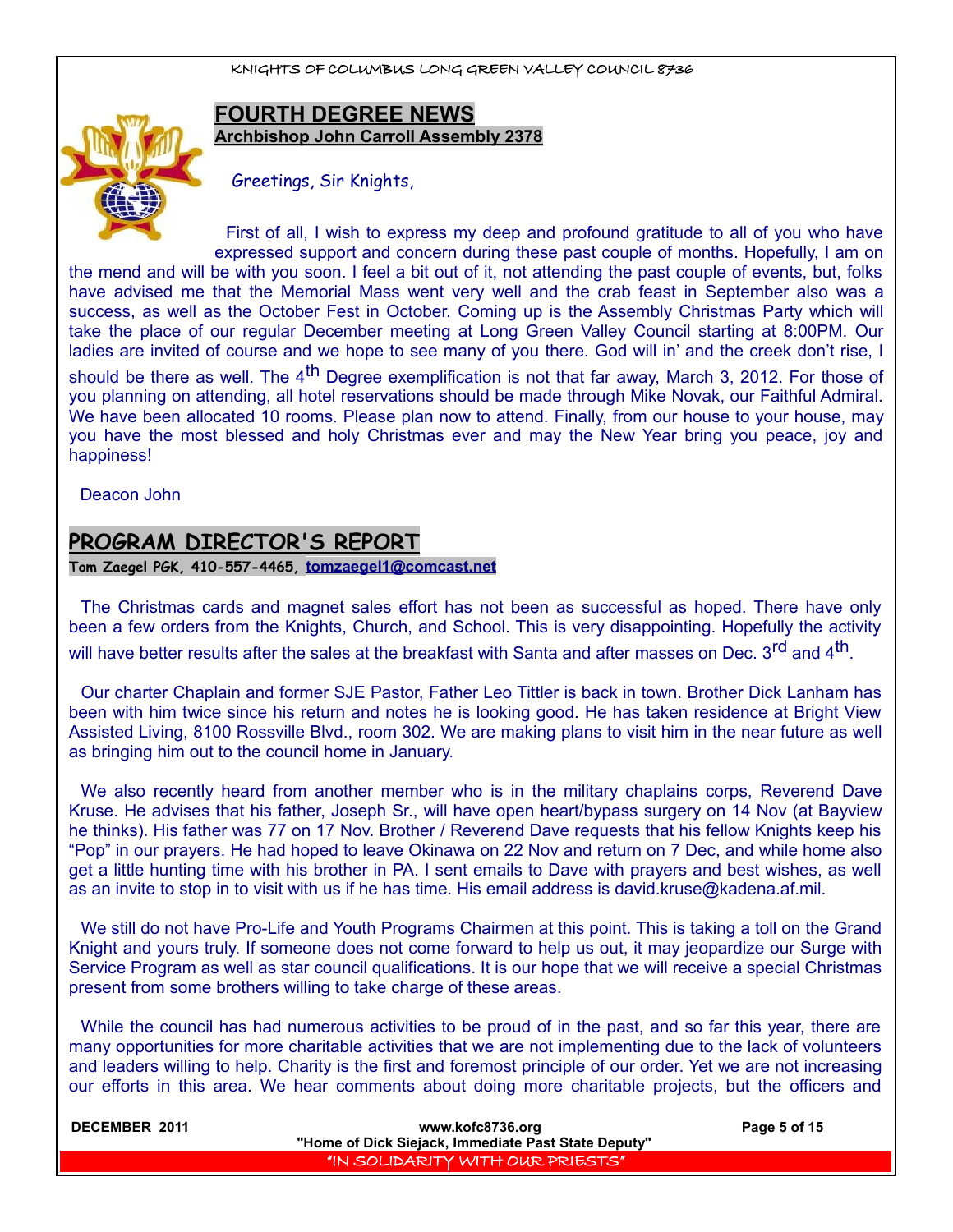program chairmen can only do so much. A successful K of C Program depends on people taking the initial ideas, modifying them to suit specific situations and local needs, and then implementing the program in a way that works. Our council should be an ever growing influence and important force within the parish and community. We must strive for more meaningful and relevant programs of action. This is the primary thrust of the Surge with Service Program. In order to grow and improve, we need more than the 10 to 20% of the membership to get involved and lead or support new activities. **Please make this part of your New Year resolutions to become more active and involved with the council.**



# **CHURCH ACTIVITIES**

**Pat Donohue, 410-941-5025, [donohuepj@comcast.net](mailto:donohuepj@comcast.net)**

**Long Green Valley Concert Series (2011-2012 Season)**

**Lessons and Carols** will be performed on Sunday, December 4, at 6:00 PM,  $\Gamma$  enjoy a concert of beautiful CHORAL MUSIC AND READINGS in our historic chapel. Hear the music of Handel, Mozart and Rutter by candlelight. This event is

free, but tickets are required and seating is limited. Tickets are almost gone! Contact the parish office ASAP to determine availability: 410-592-6206, or sjehydes@sjehydes.org.

The **Godspell** dinner-theater was a rousing success. LGVC Knights, Lady Knights and Chorus volunteers set up the dining room, prepared the food and beverages, and served over 250 guests and cast members with our usual efficiency – we served a quality meal within budget parameters. Special thanks to **Chuck Bogdanowicz**, **Mike Talipan** for the their expertise in the kitchen and serving line as well as **Tom Zaegel** who organized and managed the beverage operation.

## **Parish Clean-Up**

LGVC provided the vacuum truck as well as several volunteers for the fall clean-up held on Saturday November 12th. Special thanks to **Tom Zaegel** for procuring the Vacuum Truck which is an integral part of this event.

## **Memorial Mass**

Our annual Memorial Mass was held on Tuesday November 15<sup>th</sup> in the SJE Chapel to remember and pray for our departed council brothers and Knights Ladies. Our worthy Chaplain**, Msgr. Rick Cramblitt** was the celebrant and **Paul Weber** was the master of ceremony. We also hosted a reception with tasty deserts, snacks, and beverages in the council home immediately following the ceremony. Special thank to **Tom Zaegel** and **Chuck Bogdanowicz** for their help with food procurement and set-up as well as the Lady Knights for their help with serving and clean-up.

## **Annual Christmas Eve Parking**

LGVC will again manage the parking for Christmas Eve Mass at 4:00PM on Saturday 12/24. We will also convene in the council home both before and after Mass for the Ravens game and refreshments. **Bob Dee** has agreed to take the lead on this project again and we will need plenty of volunteers for this important event which draws the largest attendance of any mass throughout the year. If you can help out, please let us know as soon as possible and plan to be there by 2:15PM if possible to set up and get positions. People start to arrive as early as 3:00PM to get good parking and seats. Bring flash lights and dress for the weather……….hopefully we won't need heavy jackets or rain/snow gear.

**DECEMBER 2011 WWW.kofc8736.org Page 6 of 15 "Home of Dick Siejack, Immediate Past State Deputy"**  "IN SOLIDARITY WITH OUR PRIESTS"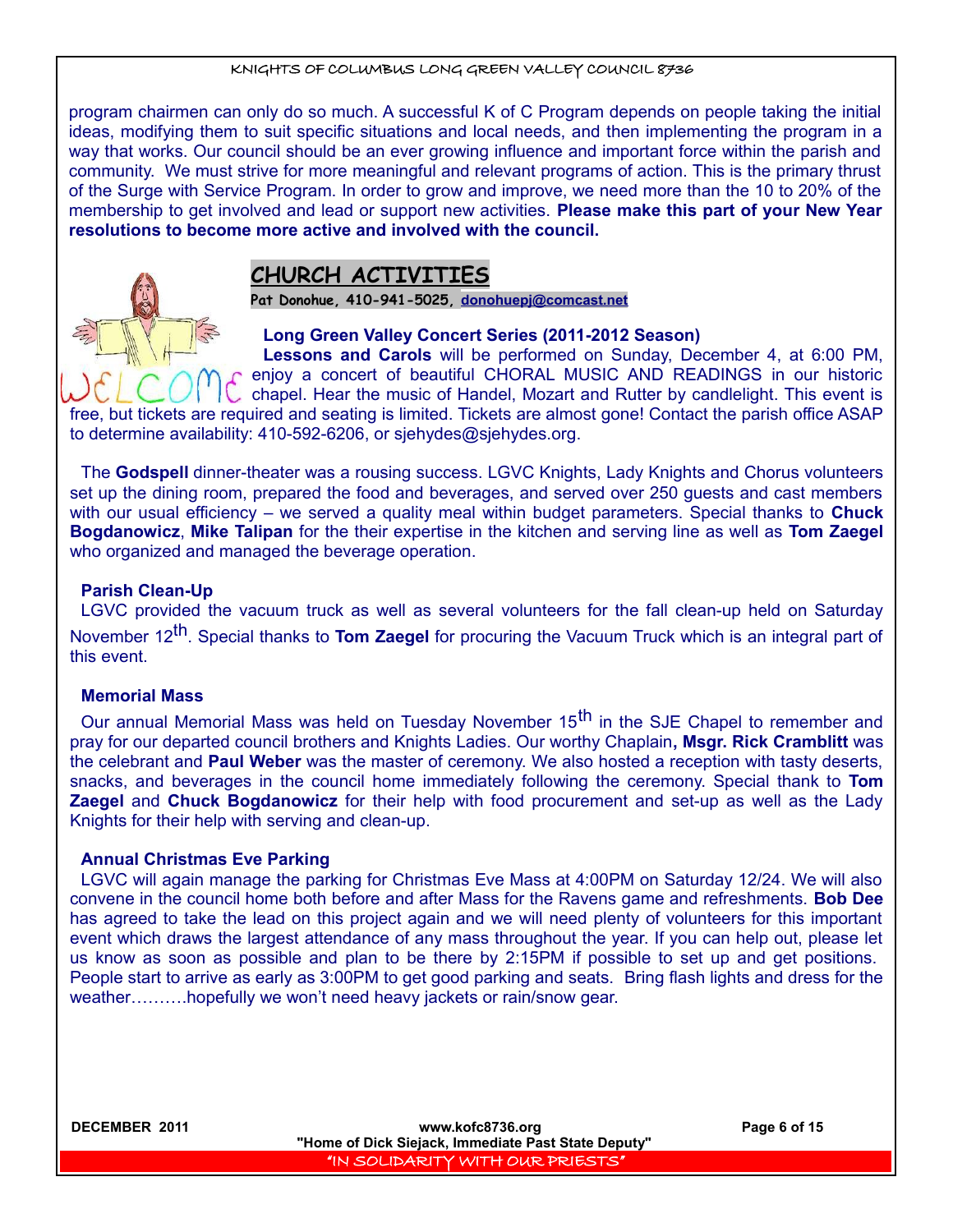# **COMMUNITY ACTIVITIES**

**Ray Dietz, Director, 410 592 5377, [craytrek@comcast.net](mailto:craytrek@comcast.net)**

Thanks to the support of several Knights helping with the solicitations at Church, as well as at Giant Food and Safeway Food Stores, the annual Tootsie Roll Project has had another successful year. We will be making substantial contributions to Camp Glow and Gallagher Services Programs of the Archdiocese. These two programs provide tremendous support and service to those in our community with special needs.

We conducted our **Fall Blood Drive** for the Red Cross on Saturday, November 19<sup>th</sup> and it was a huge success. There were over 80 advance reservations made. This resulted in 68 units of blood collected. The Red Cross Team was the best ever as things ran very smoothly. We had a dozen or so cancellations the morning of the Drive. With a little more luck our June 2012 Drive should finally break our record. Many thoughts of gratitude to all our Brother Knights who participated that day in the Drive's success - Bob Cyphers, Jim Schmidt, Sr., Pete Stankowski, and Jim Smith. Also my very, very personal thank-you to Michael Bathon who was my co-chairman and devoted many hours to the Drive's success. Any ideas on making this even better next year please email Ray Dietz - [craytrek@comcast.net](mailto:craytrek@comcast.net)

Gratefully Ray DietzT

## **John Mayni, Director**

The **Thanksgiving Food Project** this year was a huge success. The amount of money collected this year exceeded last year's amount by \$1,328 and is a record high for the 21 years of this project's existence. The funds left over from the project will be used to provide food to the needy at Christmas. Many thanks to all who participated in the project in any way. A final detailed report for the Thanksgiving Food Project will appear in January's Newsletter.

# **COUNCIL ACTIVITIES DIRECTOR**

**Paul Weber, PGK, 410-879-0558, apaulweber@msn.com**

The council's Christmas Party will be held on Saturday, December 17 at 6:30pm at Bellissimo Seafood and Grill, 510 Market Place Drive in Bel Air (next to Target) at 6:30 pm. The cost is \$27.50 per person which includes non-alcoholic drinks, salad, dessert, bread and butter, tax, gratuity and choice of entrée.

Choice of entrees:

- 1. Chicken Parmigiana w/pasta
- 2. Shrimp Scampi w/pasta
- 3. Homemade baked Lasagna

Please make checks payable to Long Green Valley Council and mail to Paul Weber, 2223 Larchmont Drive, Fallston, MD. 21047 **no later than December 8.** In the memo section of your check indicate entrée number (#1, #2. or #3). We ask everyone to bring a wrapped funny gift from the 'dollar store'. Mark the outside of gift - for a man, women or generic.

Our First Degree Team is looking for additional members for both speaking and non-speaking roles. We typically perform three or four degrees annually and also conduct several rehearsal sessions. If you are interested in being part of the team, please contact PGK Paul Weber.

| <b>DECEMBER 2011</b> | www.kofc8736.org<br>"Home of Dick Siejack, Immediate Past State Deputy" | Page 7 of 15 |
|----------------------|-------------------------------------------------------------------------|--------------|
|                      | I'IN SOLIDARITY WITH OUR PRIESTS"                                       |              |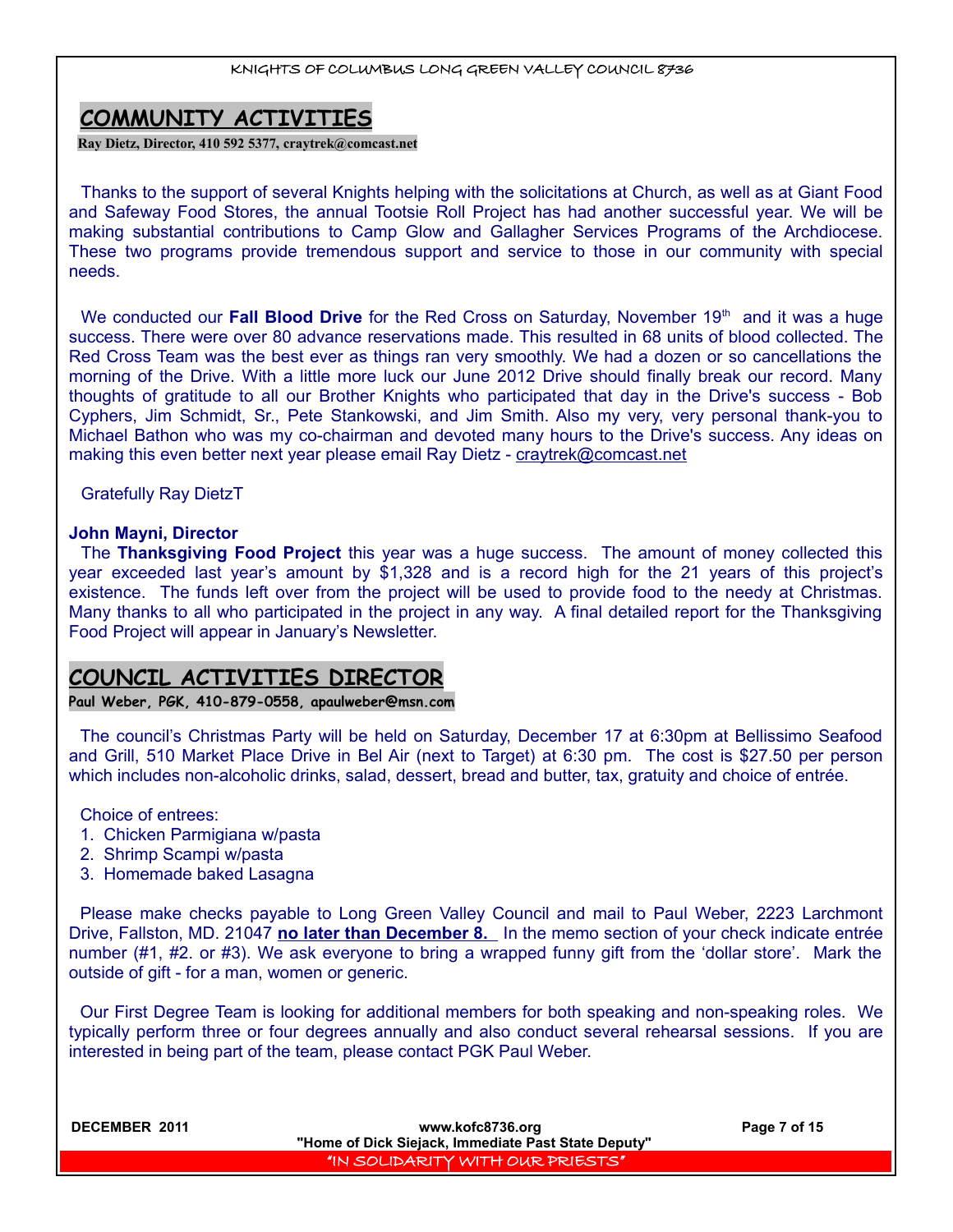

# **FAMILY ACTIVITIES**

# **Family of the Month: Dick & Pat Siejack**



Long Green Valley Council is proud to be the Home Council

for Immediate Past State Deputy Richard V. Siejack. After serving in all the State Officer Chair Positions, Dick has returned to participation in Long Green Valley business. Not one to rest upon his laurels, he volunteered to be Membership Director, a role he held years ago in the Council, with great success.

Immediately there was a surge in Membership energy as Dick formed a membership committee and defined initiatives for the fraternal year. Extremely proficient at closing the sale, Dick has been provided with candidate names and has been very successful making them candidates for the 1<sup>st</sup> Degree.

Still involved with State Activities as immediate Past State Deputy, Dick has official functions to attend across Maryland. His legacy program for the State as he left office was the promotion of sonogram machines (at about \$25K apiece) in pregnancy clinics in various locations across the State. These machines show pregnant women the baby that they might have considered aborting. Often the live image changes the prospective mother's mind. This is an important program for our pro-life activities. Dick has encouraged Councils across the State to contribute to this program with funds that have been matched by Supreme. After retiring from State Officer duties, Dick also directed contribution of part of his campaign and State Deputy discretionary funds to this worthy cause.

Wife Pat is a member of the Knights Ladies and has been a strong supporter and integral part of Dick's work with the Council and State for many years. They have two sons and a daughter who have also supported Dick at Maryland State Conventions during his election as State Warden.

We are happy to recognize the Siejacks as LGVC's Family of the Month for November 2011.

# **PRO-LIFE**

# **Culture of Life Activities**

Reprint from MD Right to Life News Letter

Rejection of Abortion Allowed

Steve Jobs' Success

Many have spoken about the incredible impact Steve Jobs had on the world through his company, Apple. But his impact would never have been felt if it weren't for a decision in favor of life.

Certainly rejecting abortion allows anyone to live, but in Jobs' case, the situation was one where some segments of society would advocate for abortion.

Job's biological father was a Syrian Muslim and his biological mother was an German-American. Jobs was conceived out of wedlock, in college, and put up for adoption in 1955. Fortunately for the world, this was well before the advent of *Roe v. Wade* and *Doe v. Bolton*, which drastically shifted US culture to one which may have viewed Jobs as a problem to be corrected, rather than a life to be nurtured. Jobs' biological mother's father did not approve of his daughter marrying a Syrian, and thus advocated for adoption.

| <b>DECEMBER 2011</b> | www.kofc8736.org<br>"Home of Dick Siejack, Immediate Past State Deputy" | Page 8 of 15 |
|----------------------|-------------------------------------------------------------------------|--------------|
|                      | "IN SOLIDARITY WITH OUR PRIESTS"                                        |              |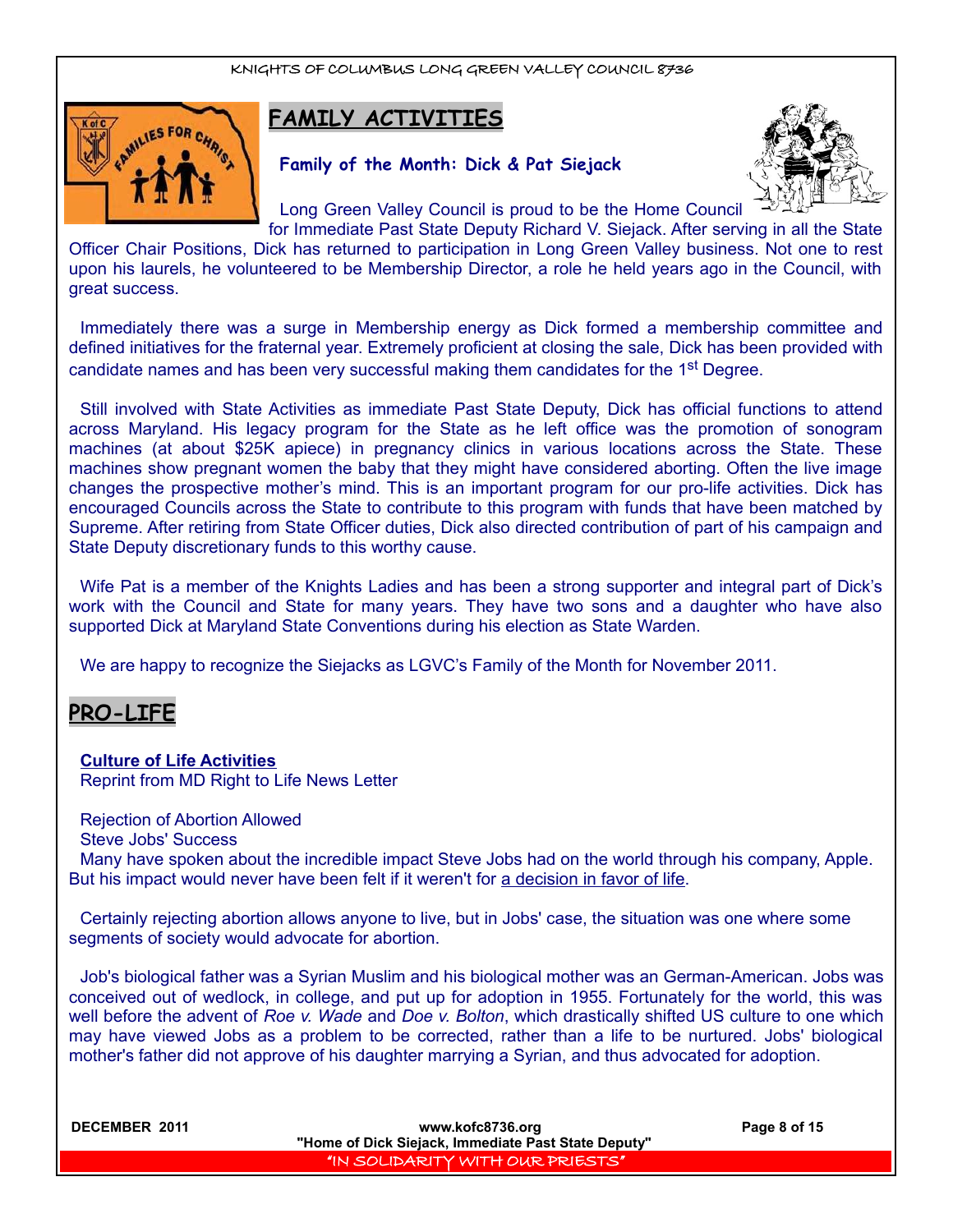This baby, adopted by Clara and Paul Jobs, innovated the world, creating a line of products which have altered the way business, home computing, the music industry, telecommunications, smartphones, and tablets are done. All of this accomplished despite the challenging environment surrounding his conception and birth.

Sadly, Planned Parenthood aborts about 340 children for every 1 referral for adoption. Every child given the chance for life defies the abortion industry, and has the opportunity to change the world.

From MD State Council Email, Lawrence P Grayson, State director, Pro-Life Activities:

-----------------------------------------------------------------------------------

This is a story worth reading. While it describes events in Michigan, it underscores the importance of two of our pro-life programs here in Maryland -- the Ultrasound program (which places ultrasound machines in pregnancy care centers) and Linkages (which attempts to strengthen pregnancy care centers through relationships with KofC councils).

The third component in the story is the people praying before the abortion clinic, the frontline sidewalk folks who convinced the women to have ultrasounds. We all are called upon to bear public witness to the sanctity of life. Can your council take a turn praying outside of an abortion center?

The events occured the other day during the 40 Days for Life vigil, and was reported on October 11.

## GRAND RAPIDS, MICHIGAN

------------------------------------------------------- A visibly upset young woman and her mother had just walked out of the abortion center where the 40 Days for Life vigil is going on -- and walked right up to one of the prayer volunteers.

She had been advised to have an abortion because she had difficulties in her life. After a short discussion, the two women seemed interested in the offer of a free ultrasound at a local pregnancy care center. But there were two challenges. First of all, it was 8:30 in the morning -- and the pregnancy center wouldn't open til 9:00.The volunteers decided to take the young woman and her mom to breakfast; that would help them settle down a bit, and it would let them wait until the doors were open at the pregnancy center. The second challenge seemed a bit more formidable. While an ultrasound MACHINE was available, there might not be an ultrasound TECHNICIAN available. So they all went to the pregnancy center to wait - and pray. Within the hour, another couple arrived at the abortion center. They had been told to abort their baby because of possible disabilities.

They had doubts about going through with it -- so they, too, were offered a free ultrasound. "Can you get us that ultrasound right now?" the couple asked. About the same time, yet another couple arrived for an appointment. They had significant financial challenges -- and they, too, had been encouraged to abort. "And yes," said the volunteer, "couple number three also wanted a free ultrasound."

Meanwhile, back at the pregnancy center, a car had entered the parking lot. None of the volunteers recognized the car. A woman got out. They didn't recognize her, either. She walked over and introduced herself. "I'm an ultrasound tech and I have nothing to do today," she said. "Do you know of anyone that could use my skills?" "Seriously!" said the volunteer. "Just like that!"

Three young women saw ultrasound images of their babies that day. And despite all the reasons each had been encouraged to abort -- they each chose life for their children.

| DECEMBER 2011 | www.kofc8736.org<br>"Home of Dick Siejack, Immediate Past State Deputy" | Page 9 of 15 |
|---------------|-------------------------------------------------------------------------|--------------|
|               | I'IN SOLIDARITY WITH OUR PRIESTS"                                       |              |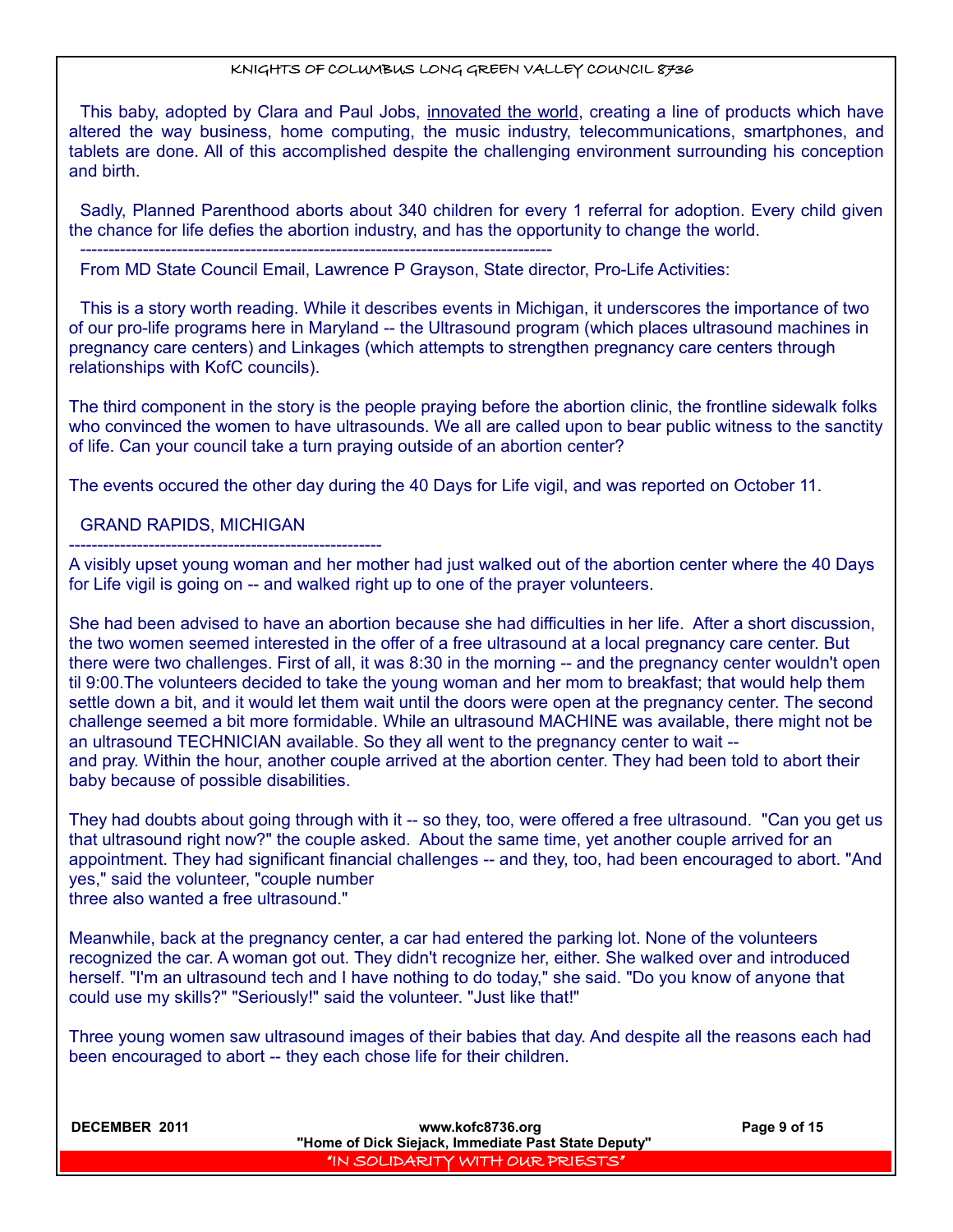Each of these mothers has a long road ahead and many challenges to overcome. But they've taken a wonderful first step. Please keep them in your prayers, and ask Christ to guide them on their way.

"Before I knew the difficulties of this day, God had planned for our needs to be met," said the 40 Days for Life vigil participant. "Three couples who had planned on ending their babies' lives today are still pregnant tonight. Praise God!"

She added that the overwhelming feeling "is one of both personal humility and awe for our God who did so much today. What a blessing! We praise and honor the Creator tonight. He has done marvelous things!"

# **Youth Activities**

## **Joe Owens PGK, Phone: 410 557 6860, e-mail:** [kcjto@comcast.net](mailto:kcjto@comcast.net)

We had a very successful **Soccer shoot out competition** this year. After coordinating with Mrs .Delcher and staff at SJE School, and rescheduling three times, we ended up with a great day and much fun activity. All the children in grades 5 through 8 participated on the parish campus in the 3 activities: Long distance kicking, throw in, and penalty kicking. The following were the winners:

| <b>Age Group</b> | <b>First Place</b>      | <b>Second Place</b>   |
|------------------|-------------------------|-----------------------|
| $9-10$ Boys      | Jacob Szech             | Owen Laue             |
| 9-10 Girls       | Gabrielle Brady         | <b>Rachel Parr</b>    |
| $11-12$ Boys     | Alec Jara               | <b>Bradley Hock</b>   |
| $11-12Girls$     | Jessica Bauer           | <b>Chesca Basilio</b> |
| $13-14$ Boys     | <b>Samuel Schnitzer</b> | <b>Jeffrey Brady</b>  |
| 13-14 Girls      | Parker Day              | <b>Savannah King</b>  |

Since there were no other completions in the District, they automatically qualified for the State Competition. And we are extremely proud that Gabrielle Brady won the State competition in her age group. The soccer awards will be presented at the Parish mass on Thursday, December 8th. If you attend this mass please come sit with our LGVC delegation on the side opposite the choir and wear your name tag.

The **Keep Christ in Christmas Poster Contest** was launched in November and judging will take place on Dec.1<sup>st</sup> at the council home. We will submit the 3 winning posters for State competition on Dec3. This year we not only invited the Children of SJE School, but also all children throughout the parish to participate. The prizes for our local winners will be presented at the School Christmas concert on December 13<sup>th</sup>. Other arrangements will be made for any winners not attending SJE School. State winners will be announced at the State Christmas party on December 10<sup>th</sup>.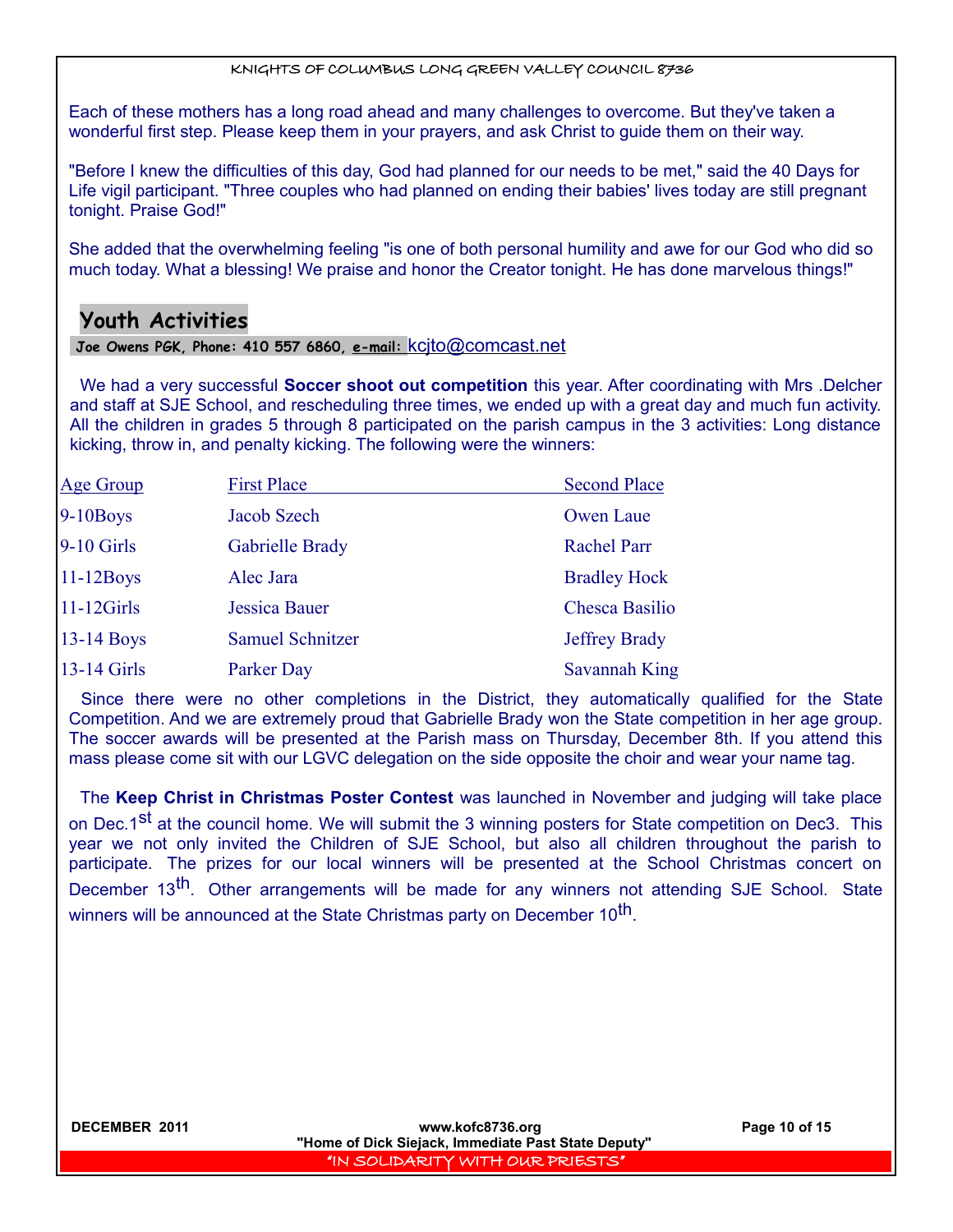# **CHANCELLOR'S REPORT**

**Bob McGraw, Work 410-887-1828, Cell/Text 443-299-7732, E-mail: [rsmcgraw@verizon.net](mailto:rsmcgraw@verizon.net)**

Feel free to contact me if you know of any brother or family member that is in need of prayers.

Please continue to pray for the following:

## **Brothers:**

John Robinson Msgr. John Collopy George Thuman Bill Loeffler James Brayton Joe Owens

## **Relations:**

Tory Robinson, Wife of Brother John Robinson Nancy Pfister, Mother of Brother Ed Pfister and Grandmother of Brother Jimmy Greene Angela Sallese, Sister of Brother Mike Sallese Kevin Landefield, Son of Brother George Landefield Louis Landefield, Brother of George Landefield Rose Schmidt Granddaughter of Brother Jim Schmidt Sr. Joseph Kruse Sr., Father of Brother David Kruse Amanda Polk, Daughter-in-Law of Brother Larry Polk

## **Deceased:**

Brian Crimy, Son of Brother Wayne Crimy

 NOTE: We have no system of routinely identifying those people whose health has improved to the point that they no longer need to be on the prayer list. Consequently, at the end of each quarter, we will delete all names that have been on the list for three or more months. Anyone with a request should contact the Chancellor, Bob McGraw, at either of the above addresses and they will be listed/reinstated on the prayer list.

# **MEMBERSHIP DIRECTOR"S REPORT**

**Dick Siejack, IPSD, 410-557-9298, [rvsiejack@aol.com](mailto:rvsiejack@aol.com)**

### Brothers,

Our sincere **congratulations** to the new Brother Knights who recently took their First Degree and became members of our Council. Special kudos to those Brothers who continued their journey in Knighthood by receiving their Third Degree in October.

Respectfully……

First Degree at LGVC by our Excellent Degree Team 11/22/11 John Bushman John Sochurek Robert Sapp



**DECEMBER 2011 www.kofc8736.org Page 11 of 15 "Home of Dick Siejack, Immediate Past State Deputy"**  "IN SOLIDARITY WITH OUR PRIESTS"

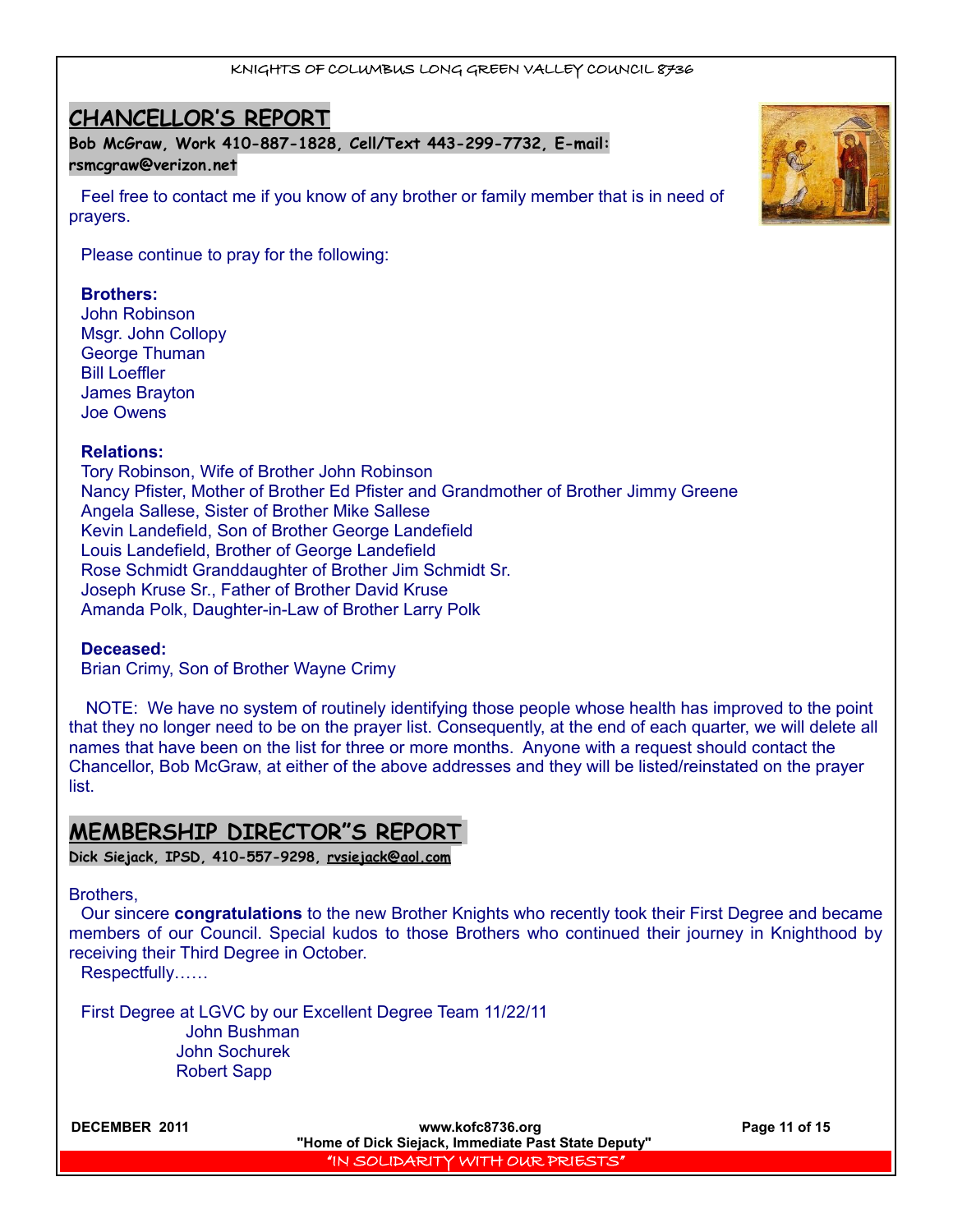Third Degree at St. Joan of Arc Church Hall 10/29/11 Michael Bathon Patrick Donohue James Greene John Richard John Walega

Best wishes to you and your families as Long Green Valley Council trust that you will become active in our many Council Programs.

As we approach the most joyous season of the year and share this special Christmas time with our families and friends, why not ask a Catholic man to join our Order? Why not give a "**Gift of Membership"** by recruiting him as "**A Knight before "Christmas?"** This would be a great sharing in the true meaning of Christmas and celebrating our Faith, Family and Fraternity!

**Very important information……** Supreme Council has distributed a New Form #100, Membership Application to all Financial Secretaries that are to be used immediately in place of the present form. The older version of the Form is **not** to be used. All existing Form #100's as well as any existing supplies are to be **destroyed.** Please note **NEW FORMS** have the revision date of 10/11 following the Form number 100- MD in the upper left hand corner. We currently have a limited number of the NEW applications and will make them available.

In closing, may you and your family receive the Blessings and Joy of Christmas and "May the good Lord continue to touch your heart with love and mercy."

Vivat Jesus

# **INSURANCE**

**Mark T. Bateman, Benefits Advisor 410 340 8561, [mark.bateman@kofc.org](mailto:mark.bateman@kofc.org)**

# **Different life stages, changing needs**

Paying for college for your children may be one of your family's current needs. You may be concerned about a comfortable, worry-free retirement. You may wonder if needing costly long-term care will deplete your hard-earned assets. You want to have something to leave for your wife, children or grandchildren.

At some point you may have had all of these needs on your mind. Over time, these thoughts make way for others as your needs evolve, your finances change and you get older. What is important to you at age 20, may not be at 30, or 45, or 65. What is the best way to be prepared for these changes before they happen?

One of the easiest ways to be financially ready for changes that come with different life stages is to meet annually with your professional Knights of Columbus agent, and address the needs that his analysis uncovers. This can help you be ready to face the financial challenges and issues on the road ahead.

During that annual visit, I'll take the time to review your needs, goals and budget. I'll update all beneficiaries on your policies and be sure your coverage meets your needs. I'll recommend a program of life insurance, long-term care insurance and guaranteed income annuities that will help you rest easy at

| <b>DECEMBER 2011</b> | www.kofc8736.org<br>"Home of Dick Siejack, Immediate Past State Deputy" | Page 12 of 15 |
|----------------------|-------------------------------------------------------------------------|---------------|
|                      | I "IN SOLIDARITY WITH OUR PRIESTS"                                      |               |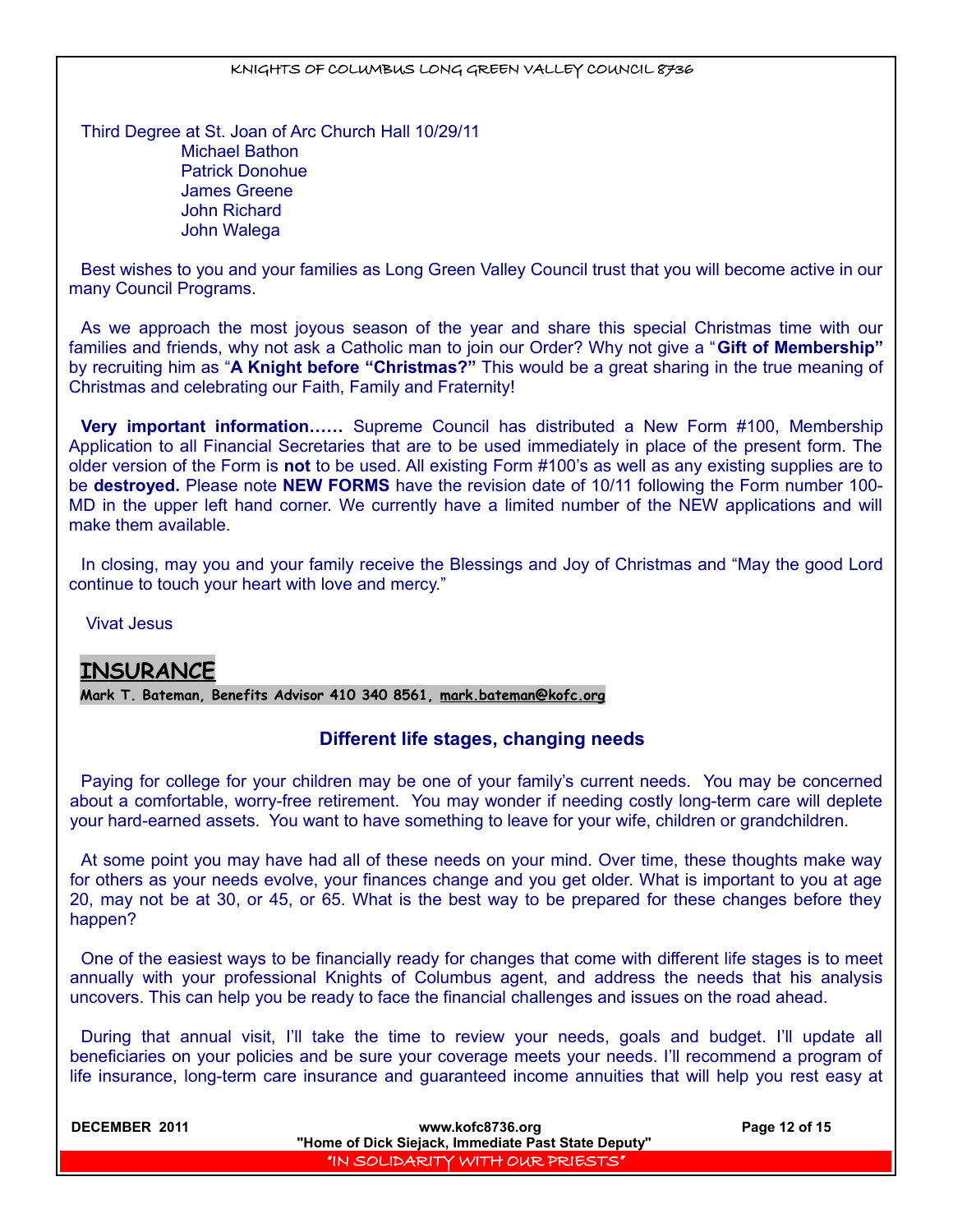## night.

Whatever your needs, whatever your concerns, whatever your stage in life, I can help.

*I can be reached at 410-3408561 or [mark.bateman@kofc.org.](mailto:mark.bateman@kofc.org) Let's talk.* 



# **DECEMBER BIRTHDAYS**

- 
- 
- 07 Chuck Bogdanowicz 10 Bob Black
- 12 Ron Carr, Jr. 12 Mike Lynch
- 16 Gary Bowers, II 16 Wayne Crimy
- 16 Gary Terrinoni 16 Joe Wenderoth
- 17 Sal Bollino 17 John Stansfield
- 21 George FitzPatrick 23 Mike Sawyer
- 24 Paul Crowe 26 Ron Carr, Sr.
- 29 Steve Harris 30 Chuck Daley
- 30 Fr. Dave Kruse 31 Mike Keegan

# **ANNIVERSARIES:**

- 04 Sam & Donna Gibson 40 years
- 29 Frank Budzynski & Gloria Gosnell 29 years
- 02 Matt Cuculis **04 Frank Henninger**
- 04 Larry Polk 06 Jack Murphy
	-
	-
	-
	-
	-
	-
	-
	-
	- -

**DECEMBER 2011 www.kofc8736.org Page 13 of 15 "Home of Dick Siejack, Immediate Past State Deputy"**  "IN SOLIDARITY WITH OUR PRIESTS"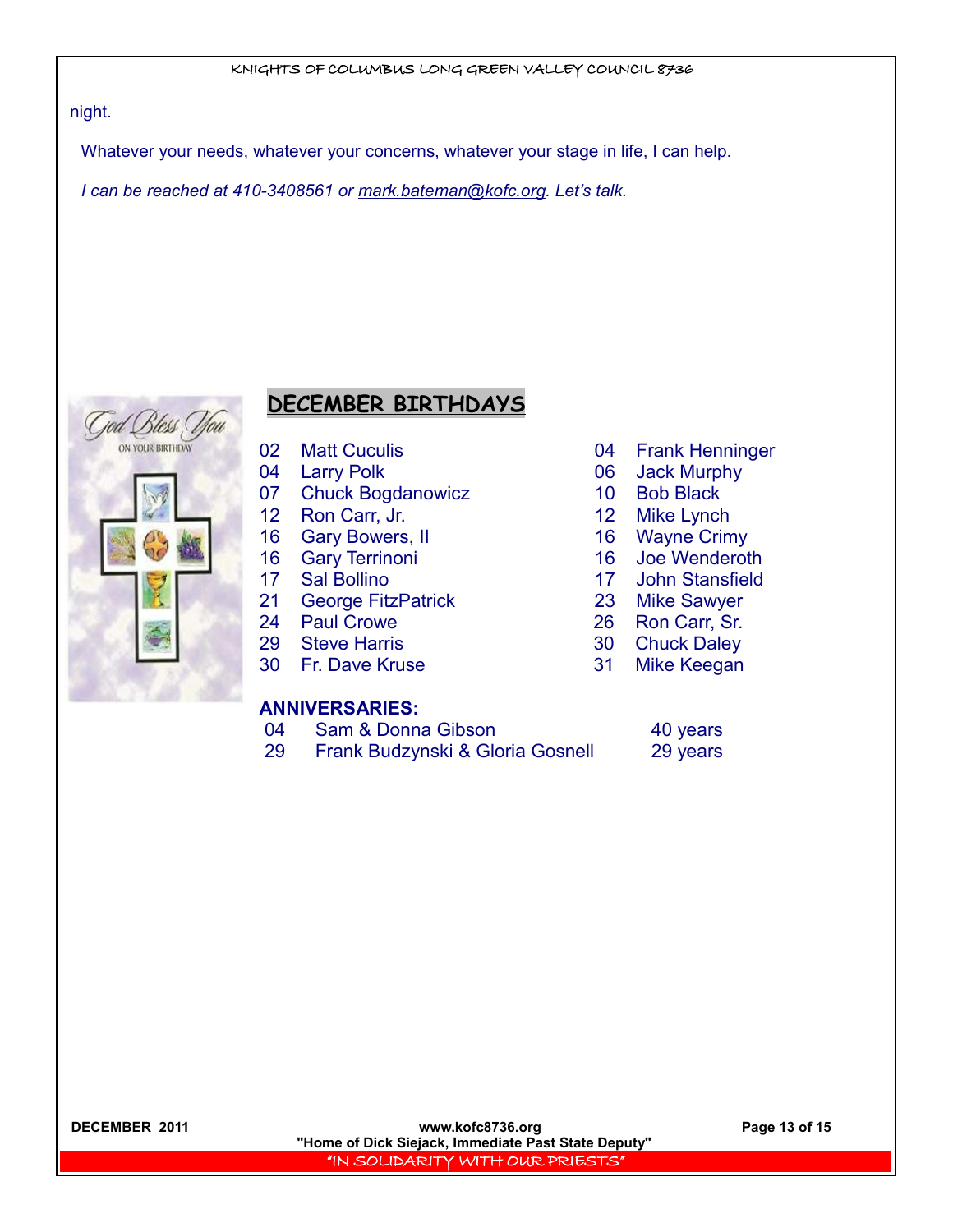| KNIGHTS OF COLUMBUS LONG GREEN VALLEY COUNCIL 8736 |                                                                                    |                                  |                                                                                                                                     |                                                                                                  |  |
|----------------------------------------------------|------------------------------------------------------------------------------------|----------------------------------|-------------------------------------------------------------------------------------------------------------------------------------|--------------------------------------------------------------------------------------------------|--|
|                                                    |                                                                                    |                                  |                                                                                                                                     |                                                                                                  |  |
|                                                    |                                                                                    |                                  | DATES TO REMEMBER                                                                                                                   |                                                                                                  |  |
| <b>DATE</b>                                        | <b>DAY</b>                                                                         | <b>TIME</b>                      | <b>ACTIVITY</b><br><b>LOCATION</b>                                                                                                  |                                                                                                  |  |
|                                                    |                                                                                    |                                  | <b>DECEMBER</b>                                                                                                                     |                                                                                                  |  |
| 01                                                 | <b>Thurs</b>                                                                       | 7 PM                             | <b>Officers Meeting</b>                                                                                                             | <b>Council Home</b>                                                                              |  |
| 02                                                 | Fri.                                                                               | 8:00 PM                          | 3rd Degree Exemplification                                                                                                          | <b>Queen of Peace</b>                                                                            |  |
| 03                                                 | Sat                                                                                | 8 AM to 12 N                     | <b>Breakfast with Santa</b>                                                                                                         |                                                                                                  |  |
| 03                                                 | Sat                                                                                | 8:30 AM                          | <b>MD Right-to-Life Convention</b>                                                                                                  | Fr. Rosensteel Council                                                                           |  |
| 04                                                 | Sun                                                                                | $1:00$ PM                        | Tailgate Party - Cleveland                                                                                                          | <b>Council Home</b>                                                                              |  |
| 06                                                 | Tues.                                                                              | 7:00 PM                          | <b>Knights Ladies Meeting</b>                                                                                                       | <b>Council Home</b>                                                                              |  |
| 08                                                 | <b>Thurs</b>                                                                       |                                  | <b>Immaculate Conception</b>                                                                                                        |                                                                                                  |  |
| 08                                                 | <b>Thurs</b>                                                                       | 8:00 PM                          | <b>BCGK Meeting</b>                                                                                                                 |                                                                                                  |  |
| 11                                                 | Sun.                                                                               | 12:30 PM                         | Ravens Tailgate at                                                                                                                  | <b>Council Home</b>                                                                              |  |
| 13                                                 | Tues.                                                                              | 8:00 PM                          | <b>Business Meeting</b>                                                                                                             | <b>Council Home</b>                                                                              |  |
| 15                                                 | Thurs.                                                                             | 8:00 PM                          | <b>ABJC Assembly Meeting</b>                                                                                                        |                                                                                                  |  |
| 15<br>17                                           | Thurs.                                                                             |                                  |                                                                                                                                     | SJE School Christmas Program Poster Contest Winners Presentation<br><b>Bellissimo Restaurant</b> |  |
| 24                                                 | Sat.<br>Sat.                                                                       | 6:30 PM<br>4 PM Mass             | <b>Council Christmas Party</b>                                                                                                      |                                                                                                  |  |
| 24                                                 | Sat.                                                                               |                                  | Parking for Christmas Assemble at 2:30pm<br>Ravens Tailgate for Parking Volunteers (12:30 Still TBD)                                |                                                                                                  |  |
| 25                                                 | Sun.                                                                               |                                  | <b>CHRISTMAS Day</b>                                                                                                                |                                                                                                  |  |
| 27                                                 | Tues.                                                                              | 8:00 PM                          | <b>Social Meeting</b>                                                                                                               | <b>Council Home</b>                                                                              |  |
| 31                                                 | Sat.                                                                               |                                  | <b>New Years Eve Holiday</b>                                                                                                        |                                                                                                  |  |
|                                                    |                                                                                    |                                  |                                                                                                                                     |                                                                                                  |  |
|                                                    |                                                                                    |                                  | <b>JANUARY</b>                                                                                                                      |                                                                                                  |  |
| 01                                                 | Tues.                                                                              | 1:00 PM                          | Tailgate Ravens Vs Bengals*                                                                                                         | <b>Council Home</b>                                                                              |  |
| 02                                                 | Fri                                                                                | 8:00 PM                          | 3rd Degree Exemplification                                                                                                          | <b>Queen of Peace</b>                                                                            |  |
| 01                                                 | Tues.                                                                              | 7:00 PM                          | <b>NO</b> Jan Knights Ladies Meeting                                                                                                |                                                                                                  |  |
| 05                                                 | Thurs.                                                                             | 7:00 PM                          | <b>Officers Meeting</b>                                                                                                             | <b>Council Home</b>                                                                              |  |
| 07                                                 | Sat                                                                                | 8:00 AM                          | <b>State Mid Term Meeting</b>                                                                                                       | St Joseph's                                                                                      |  |
| 10                                                 | Tues.                                                                              | 7:30 PM                          | <b>Business Meeting</b>                                                                                                             | <b>Council Home</b>                                                                              |  |
| 19                                                 | Thurs.                                                                             | 8:00 PM                          | <b>BCGK Meeting</b>                                                                                                                 |                                                                                                  |  |
| 19                                                 | Thurs.                                                                             | 8:00 PM                          | <b>ABJC Assembly Meeting</b>                                                                                                        |                                                                                                  |  |
| 21                                                 | Sat                                                                                | 6:00 PM                          | Spaghetti Dinner (Pro Life)                                                                                                         | <b>Parish Hall</b>                                                                               |  |
| 23                                                 | Mon.                                                                               |                                  | <b>March for Life</b>                                                                                                               | Washington, DC                                                                                   |  |
| 24<br>26                                           | Tues.<br><b>Thurs</b>                                                              | 7:30 PM<br>9:00 AM               | <b>Social Meeting</b><br><b>Basketball Free Throw Contest</b>                                                                       | <b>Council Home</b><br><b>SJE School</b>                                                         |  |
| 29                                                 | Sun                                                                                | 10:00 AM                         | 5 <sup>th</sup> Sunday Mass                                                                                                         | <b>Council Home</b>                                                                              |  |
|                                                    |                                                                                    |                                  |                                                                                                                                     |                                                                                                  |  |
| ۰                                                  |                                                                                    |                                  | Note: Tailgates will continue for Ravens Post Season as Appropriate in January.                                                     |                                                                                                  |  |
|                                                    |                                                                                    | Dates for NFL Playoff Games are: |                                                                                                                                     |                                                                                                  |  |
|                                                    |                                                                                    |                                  | Jan 7 <sup>th</sup> /8 <sup>th</sup> weekend, Jan 14 <sup>th</sup> /15 <sup>th</sup> weekend and Jan 22 <sup>nd</sup> (Conference). |                                                                                                  |  |
|                                                    |                                                                                    |                                  | Ravens Playoff Tailgate Schedule to be announced when determined.                                                                   |                                                                                                  |  |
|                                                    |                                                                                    |                                  |                                                                                                                                     |                                                                                                  |  |
|                                                    | ** Super Bowl Tailgate will be held regardless of Participants on Sun Feb 5th, 6PM |                                  |                                                                                                                                     |                                                                                                  |  |

**DECEMBER 2011 www.kofc8736.org Page 14 of 15 "Home of Dick Siejack, Immediate Past State Deputy"**  "IN SOLIDARITY WITH OUR PRIESTS"